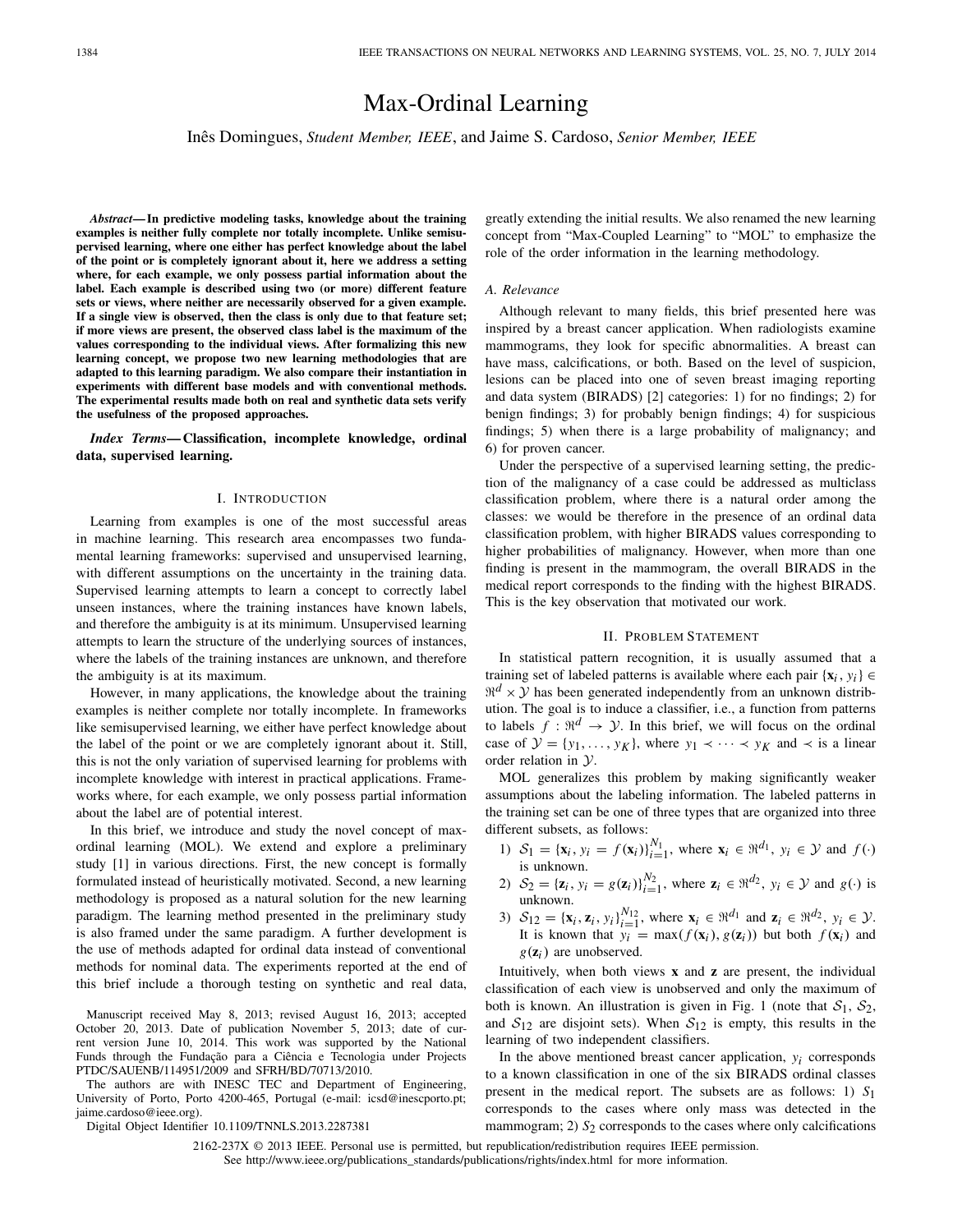

Fig. 1. Training set illustration. White represents observed and gray represents not present features.

were detected in the mammogram; and 3)  $S_{12}$  corresponds to the cases where both mass and calcifications were detected in the mammogram.  $f(\mathbf{x}_i)$  corresponds to the BIRADS classification due to the presence of the mass only; and similarly for  $g(\mathbf{z}_i)$ . We stress that the report only includes the classification corresponding to the highest BIRADS.

The learning problem can be formulated as seeking  $f(\cdot)$  and  $g(\cdot)$ that minimize the expected loss over the distribution of observations, for a prespecified loss function. In general, the risk (expectation of the loss function) cannot be computed because the underlying distribution is unknown and functions  $f(\cdot)$  and  $g(\cdot)$  are selected based on the performance in the training set (empirical risk)

$$
\{f^*, g^*\} = \arg\min_{f,g} \sum_{\mathbf{x}_i \in \mathcal{S}_1} \mathcal{L}(f(\mathbf{x}_i), y_i) + \sum_{\mathbf{z}_i \in \mathcal{S}_2} \mathcal{L}(g(\mathbf{z}_i), y_i) + \sum_{\mathbf{x}_i, \mathbf{z}_i \in \mathcal{S}_{12}} \mathcal{L}(\max(f(\mathbf{x}_i), g(\mathbf{z}_i)), y_i) \tag{1}
$$

where  $L$  is a loss function. A typical loss function for ordinal data is the mean absolute error (MAE). We emphasize that this problem formulation is valid only for ordinal data, since the maximum is not defined for nominal classes.

Although not fully explored in this manuscript, it is interesting to mention two special cases. The first is the extension of this model to multiple views, *M* (instead of just two). Each observation only includes a subset of the views and the label corresponding to the maximum of the individual views (the individual label of each view included is unknown). Another setting of interest is when all observations are from the third type; we always observe the two (or more) views and the label corresponds to the maximum of the unknown individual labels.

## III. RELATED WORK

In 2001, Frank and Hall [3] introduced a simple process which made it possible to explore information order in classification problems, using conventional binary classifiers. The problem is transformed from a *K*-class ordinal problem to  $K - 1$  binary class problems. The main advantage of this scheme is that any binary classifier can be used as the building block.

In 2007, Cardoso presented the data replication method [4], a single binary classifier (SBC) reduction approach to solve multiclass problems via binary classification relying on a single, standard binary classifier. SBC reductions can be obtained by embedding the original problem in a higher dimensional space consisting of the original features, as well as one or more extension features. This embedding is implemented by replicating the training set points so that a copy of the original point is concatenated with each of the extension features' vectors. The binary labels of the replicated points are set to maintain a particular structure in the extended space. This construction results in an instance of an artificial binary problem, which is fed to a single binary learning algorithm. As in [3], any binary classifier can be used as the building block.

A kernel discriminant learning ordinal regression (KDLOR) method was proposed in 2010 [5]. KDLOR is an adaptation of the conventional linear discriminant analysis (LDA) method with a ranking constraint. The main goal is to find the optimal linear projection for classification (from which different classes can be well separated) while preserving the ordinal information of classes, i.e., the average projection of the samples from the higher rank classes should be larger than that of lower rank classes. The original LDA optimization problem is transformed and extended with a penalty term to account for the constraint in the projected means. To accommodate nonlinear problems, the algorithm is modified to incorporate the kernel trick.

More recently, a transductive ordinal learning (TOR) paradigm involving labeled and unlabeled data for learning ordinal decision functions was introduced [6]. A label swapping scheme for multiple ordinal class transduction was also proposed. Numerical results show that this transductive approach achieves significant accuracy improvements in terms of mean zero one and absolute errors.

In learning methodologies with incomplete knowledge, perhaps the most similar methodology to the one addressed here is multiple instance learning (MIL) [7]. The basic idea of MIL is that, during training, examples are presented in sets (often called "bags"), and labels are provided for the bags rather than for the individual instances. If a bag is labeled positive, it is assumed to contain at least one positive instance, otherwise the bag is negative. Note that this paradigm is for binary settings only and that all the observations in the bag come from the same "view" (feature set). Felzenszwalb *et al.* [8] use a latent variable formulation of the above mentioned MIL SVM [7] to train models using partially labeled data. Once again, this formulation only applies to the binary case. Furthermore, the classification function is the maximum of linear functions (in our approaches the functions do not need to be linear).

Techniques for semisupervised learning are common nowadays. Co-training and multiview models (assume that there are multiple, different learners trained on the same labeled data, and these learners agree on the unlabeled data) are representative examples. For example, in tri-training [9] the labeled data are split in three sets and a classifier is trained in each set. If two of them agree on the classification of an unlabeled point, the classification is used to "teach" the other classifier.

Note that some of the existing models cannot be applied to the present learning problem since they require all classifiers trained on the same data set (or on examples from the same population, with the same dimensions and features); other models do not take advantage of the order information in the classes to improve the generalization performance. Intuitively, they do not make the best usage of the information available in MOL for the learning process.

## IV. LEARNING MAX ORDINAL RELATIONS

Since we are exploring a new learning concept, one option is to adapt existing types of models (e.g., neural networks, support vector machines, etc.) to the new objective function. However, it would be interesting to accommodate this formulation under the ordinal class problem. This would allow the use of mature and optimized algorithms, developed for this well-established problem. We therefore discuss two alternative iterative processes that have, at the core, a base classifier for multiclass classification problems, which is not necessarily ordinal.

The proposed methodology makes use of a base classifier for each view. In general, the base classifiers can be from different types and they can be adapted for the data in the corresponding view (e.g., a SVM for the first view and a decision tree for the second). The methodologies to be presented do not make any assumptions in this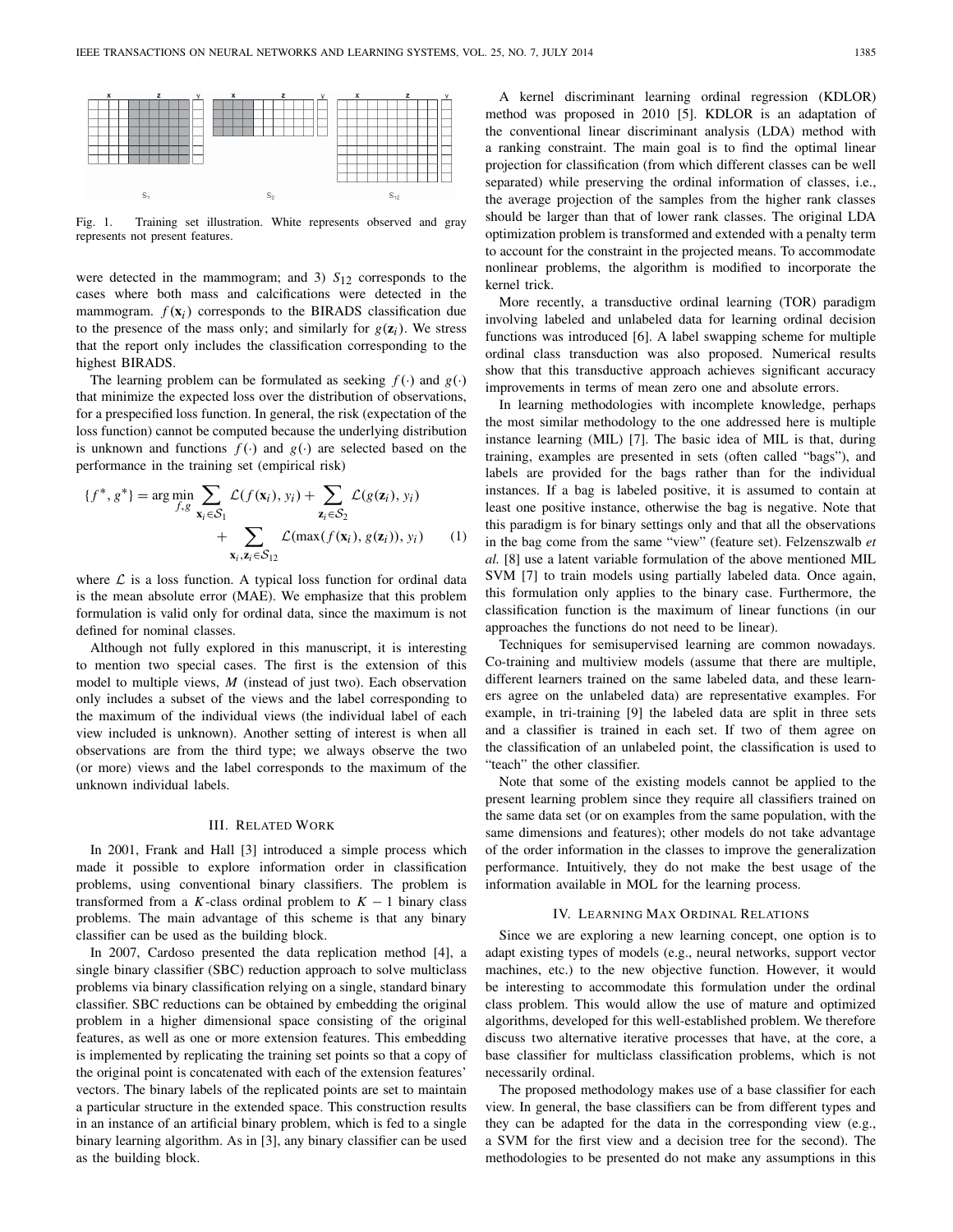respect. Regarding the ordinal nature of the data, the scenario is different. Both methodologies make use of the order in the splitting of the training data set in two, according to the predictions on each view. Inside the framework, the base classifier may or may not take advantage of the order information. We expect that classifiers that do make use of the order nature of the classes (including "more knowledge" in the learning process) achieve a better performance.

# *A. MOL Local Approximation Algorithm*

Each base classifier is initialized by training it with all data from both the corresponding subset  $S_i$  and the subset  $S_{12}$ . In the initialization, the labels in the subset  $S_{12}$  for each base classifier are assumed to correspond to the observed labels. For all subsequent iterations, consider the objective function in (1) rewritten as

$$
\{f^*, g^*\} = \arg\min_{f,g} \sum_{\mathbf{x}_i \in \mathcal{S}_1} \mathcal{L}(f(\mathbf{x}_i), y_i) + \sum_{\mathbf{z}_i \in \mathcal{S}_2} \mathcal{L}(g(\mathbf{z}_i), y_i)
$$
  
+ 
$$
\sum_{\mathbf{x}_i, \mathbf{z}_i \in \mathcal{S}_{12}} \mathcal{L}(f(\mathbf{x}_i), y_i) + \sum_{\mathbf{x}_i, \mathbf{z}_i \in \mathcal{S}_{12}} \mathcal{L}(g(\mathbf{z}_i), y_i)
$$
(2)  

$$
f(\mathbf{x}_i) > g(\mathbf{z}_i)
$$

where the last term in (1) has been split in two, according to which of the views predicts the highest value.

Under a local approximation (LA) assumption that, in the next iteration, the order relation between the individual predictions  $f(\cdot)$ and  $g(\cdot)$  on the observations is kept, we optimize the current hypothesis (we use the terms classifier and hypothesis interchangeably) by retraining the model *f* on the set of observations  $S_1 \cup {\mathbf{x}_i, \mathbf{z}_i : \mathbf{x}_i, \mathbf{z}_i \in \mathbb{R}^d}$  $S_{12} \wedge f(\mathbf{x}_i) > g(\mathbf{z}_i)$  and by retraining the model *g* on the set of observations  $S_2 \cup \{x_i, z_i : x_i, z_i \in S_{12} \land f(x_i) < g(z_i)\}\)$ . Although the points in  $S_{12}$  with  $f(\mathbf{x}_i) = g(\mathbf{z}_i)$  are not explicitly addressed in the above description, they are randomly split between the data sets used to update the two models. Furthermore, note that with this approach, in each iteration, each point is used when updating one of the models but not in both.

We stress that with MOL.LA any multiclass method without modifications can be selected for the base classifier. Naturally, we expect that base classifiers adapted for ordinal data achieve better performance than conventional classifiers for nominal data. It is also interesting to note that MOL.LA corresponds to the batch method proposed in our preliminary work [1], although it did not have a very strong theoretical support then and it was only instantiated with base classifiers for nominal data.

The adaptations of the MOL.LA algorithm for the two generalizations considered at the end of Section II are simple. In the extension of the model to *M* views, an observation can include any subset of views, corresponding to  $2^M - 1$  different combinations. The base models are initialized as before, using the subset of observations containing the corresponding view and assuming that the label is due to that view. The iterative process also remains the same, where each model is retrained with the subset of observations where the model prediction is maximal. In the extreme case where every observation includes all views, the process remains the same as before.

## *B. MOL Coordinate Descent Algorithm*

An alternative approach is to consider a coordinate descent (CD) methodology. The base classifiers are initialized as before but now, in each iteration, we perform two steps:

- 1) in the first step, we consider the hypothesis  $g(\cdot)$  fixed and optimize the objective function over  $f(\cdot)$ ;
- 2) in the second step, we consider the hypothesis  $f(.)$  fixed and optimize the objective function over  $g(\cdot)$ .



Fig. 2. MAE functions when *g* is fixed. (a) Subset  $S_1$ . (b) Subset  $S_{12}$  and  $g > y$ . (c) Subset  $S_{12}$  and  $g < y$  (similarly for the case when *f* is fixed).

In the first step, since  $g(\cdot)$  is considered fixed, the optimization of (1) is equivalent to

$$
f^* = \arg\min_{f} \sum_{\mathbf{x}_i \in \mathcal{S}_1} \mathcal{L}(f(\mathbf{x}_i), y_i) + \sum_{\mathbf{x}_i, \mathbf{z}_i \in \mathcal{S}_{12}} \mathcal{L}(\max(f(\mathbf{x}_i), g(\mathbf{z}_i)), y_i). \tag{3}
$$

Splitting the last term in two gives

$$
f^* = \arg\min_{f} \sum_{\mathbf{x}_i \in \mathcal{S}_1} \mathcal{L}(f(\mathbf{x}_i), y_i)
$$
  
+ 
$$
\sum_{\substack{\mathbf{x}_i, \mathbf{z}_i \in \mathcal{S}_{12} \\ f(\mathbf{x}_i) > g(\mathbf{z}_i)}} \mathcal{L}(f(\mathbf{x}_i), y_i) + \sum_{\substack{\mathbf{x}_i, \mathbf{z}_i \in \mathcal{S}_{12} \\ f(\mathbf{x}_i) < g(\mathbf{z}_i)}} \mathcal{L}(g(\mathbf{z}_i), y_i). \tag{4}
$$

Since  $y_i$  and  $g(\mathbf{z}_i)$  are assumed known and fixed, predictions by the hypothesis *f* above  $g(\mathbf{z}_i)$  are penalized according to the adopted loss function. Predictions by the hypothesis  $f$  below  $g(\mathbf{z}_i)$  are penalized by  $\mathcal{L}(g(\mathbf{z}_i), y_i)$ , which is independent of  $f(\mathbf{x}_i)$ . Considering MAE as the loss function for illustration purposes, an error in an observation in  $S_1$  is penalized as depicted in Fig. 2(a). Note that, although  $f(.)$ only assumes values in a finite set, a continuous representation was adopted in Fig. 2 for better visualization. The loss in an observation in  $S_{12}$  depends on the relative values of *y* and  $g(z)$ , as represented in Fig. 2(b) and (c). Note that with this approach, in each iteration, each model receives all points for training, although with different costs.

It is important to emphasize that this learning process incorporates two notions of distance or error. First, the base classifier is internally optimizing some notion of error, typically defined in the continuous domain. For instance, when instantiated with support vector machines, the internal loss is given by the hinge loss function. Externally, the framework is using a notion of loss defined in the space of the categorical values,  $\mathcal{Y} = \{y_1, \ldots, y_K\}$ , where  $y_1 \prec \cdots \prec$ *y<sub>K</sub>* and  $\prec$  is a linear order relation in *Y*. We use MAE as an example, but other options include using mean square error (MSE), average MAE (AMAE) or the ordinal classification index (OCI) [10].

The adaptations of the MOL.CD algorithm for the two generalizations considered at the end of Section II are also simple. The extension to *M* views is accomplished by fixing all but one of the *M* models at a time. Therefore, in each iteration, a total of *M* steps is performed.

## *C. Summation*

The MOL.CD is a kind of CD in the space of the models. Like all gradient or CD methods, it can stay trapped in locally optimal solutions if the performance surface in the space of models is complex. In MOL.LA, the focus is on the partitioning of training instances into two subsets. Arguably, the most difficult part of the learning in MOL is understanding for which subset of points in *S*12 the label is due to the first view (subset  $S_{12}^{(1)}$ ) and for which subset of points in  $S_{12}$  the label is due to the second view (subset  $S_{12}^{(2)}$ ).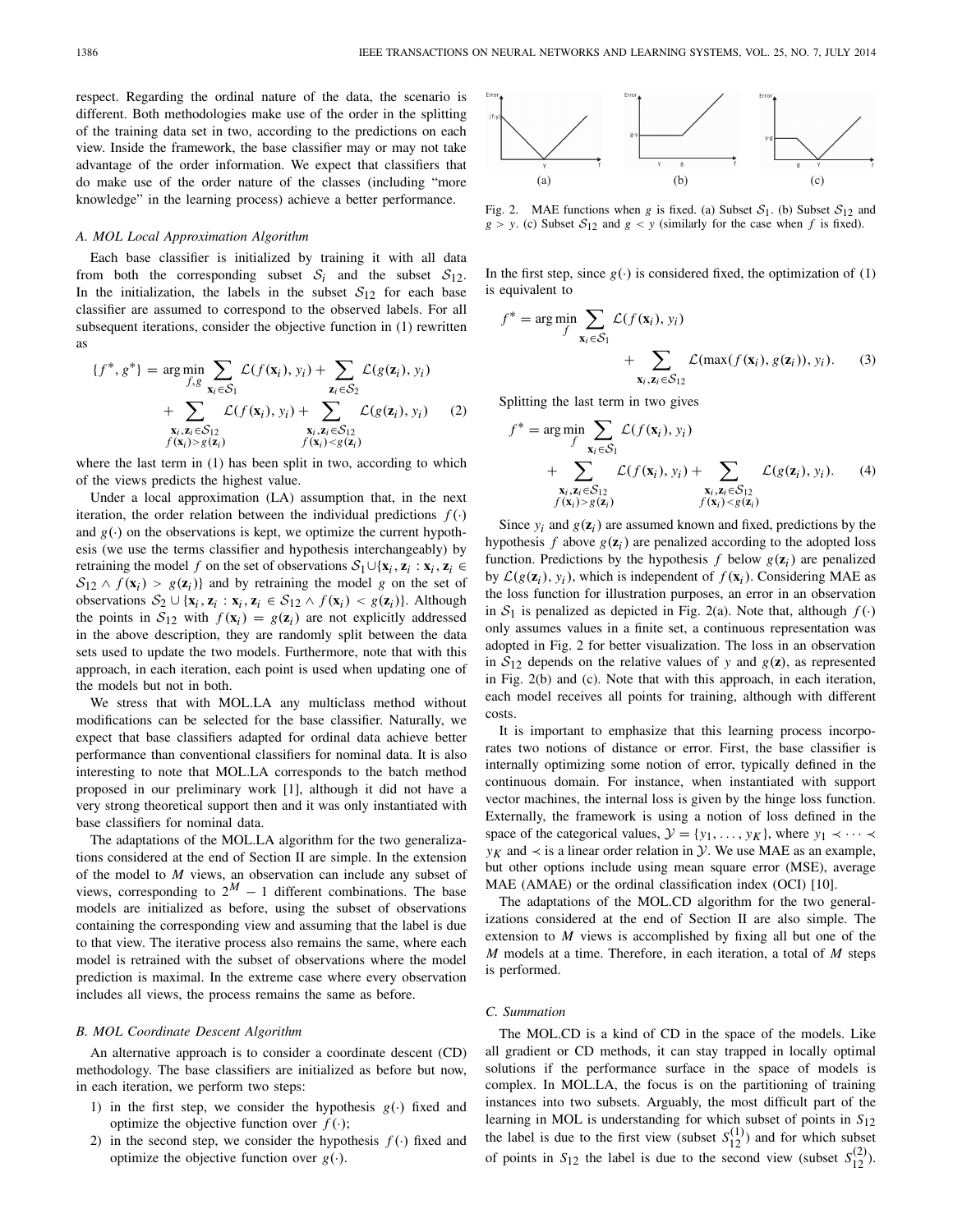When this is known, the learning problem is now equivalent to the training of two independent classifiers, one in *S*<sub>1</sub>∪ (subset *S*<sub>12</sub><sup>(1)</sup>), the other in  $S_1 \cup$  (subset  $S_{12}^{(2)}$ ) (or semisupervised approaches, which likely provide better solutions). With MOL.LA, one tries to travel the space of partitions, choosing the next partition to be evaluated based on the predictions obtained by the classifiers trained in the current partition.

Both MOL.LA and MOL.CD are iterative methods that try to decrease the loss at each iteration. However, like many methods of this kind, the loss is not guaranteed to decrease monotonously. Moreover, for certain combinations of the loss function, base classifier, and data set the loss can fluctuate and the methods may not converge. Also, as is typical in these methods, they are either run for a prespecified number of iterations, or until there is no significant change in the models, or until the loss is below a prespecified quality value.

The prediction stage is common to both frameworks. Note that the output of the learning process for both frameworks is a set of classifiers, one per view, able to make predictions when receiving as input the attributes of the corresponding view.

When in the presence of a test instance, possibly only a subset of the views is present. The predicted output for the test instance will be the maximum of the individual predictions for each of the views that are present in the instance.

### V. EXPERIMENTAL VALIDATION

The data sets included in the experimental validation comprise real and synthetic data, with different levels of difficulty. While in data set  $H_2$ <sub>5</sub> $H_2$ <sub>5</sub> both views have the same distribution, in data set  $C_{2.5}H_{3.5}$  the distribution of each view is different. A third data set,  $H_{4,10}H_{4,10}$ , was included to study the influence of the number of classes involved. Finally, data set  $H_{3,5}C_{2,5}H_{3,5}$  was included to exemplify the three view case. A detailed description on how each data set was generated is provided in the following paragraphs.

*Data Set H*<sub>2,5</sub>*H*<sub>2,5</sub>*:* Example points  $\mathbf{x} = (x_1, x_2)^t$  (dim = 2) were randomly generated in the unit square  $[0, 1] \times [0, 1] \in \mathbb{R}^2$ according to the uniform distribution [4]. Each point was assigned a class  $\gamma$  from the set  $\{1, 2, 3, 4, 5\}$ , according to

$$
y = \min_{r} \left\{ r : b_{r-1} < 10^{\dim -1} \prod_{i=1}^{\dim} (x_i - 0.5) + \epsilon < b_r \right\}
$$
\n
$$
(b_0, b_1, b_2, b_3, b_4, b_5) = (-\infty, -1, -0.1, 0.25, 1, +\infty) \tag{5}
$$

where  $\epsilon \sim N(0, 0.125^2)$  simulates the possible existence of error in the assignment of the true class on **x**.

The **z**-view of the data was similarly generated. We generated  $N_1$  samples for the **x**-view only,  $N_2$  samples for the **z**-view only, and *N*12 samples for both views, where examples from both views were concatenated in a  $\mathbb{R}^4$ -feature, keeping only the maximum of the corresponding labels for the observed output of the example. For an illustration of the individual views in this data set, see [4].

*Data Set*  $C_{2,5}H_{3,5}$ *:* The **x**-view example points  $\mathbf{x} = (x_1, x_2)^t$  were once again randomly generated in the unit square [0, 1] × [0, 1]  $\in \mathbb{R}^2$ according to the uniform distribution. However, class *y* was assigned to each point according to the radius of the point,  $\left[\sqrt{x_1^2 + x_2^2} + \epsilon\right]$ and using the limits

$$
\left(0, \frac{1}{5}, \frac{\sqrt{2}}{2}, \frac{2}{5}, \frac{\sqrt{2}}{2}, \frac{3}{5}, \frac{\sqrt{2}}{2}, \frac{4}{5}, \frac{\sqrt{2}}{2}, \frac{\sqrt{2}}{2}\right) \tag{6}
$$

where  $\epsilon$  is as before. The **z**-view was generated in a similar way to data set  $H_{2,5}H_{2,5}$  but now in a 3-D space (dim = 3) according to (5), with the same  $b_i$ 's and noise distribution.

*Data Set H*<sub>4,10</sub>*H*<sub>4,10</sub>*:* Data set *H*<sub>4,10</sub>*H*<sub>4,10</sub> was built in a similar way to data set  $H_2$ ,  $H_2$ , 5. However, each of the two views has 4-D  $(\text{dim} = 4)$  and 10 classes were generated by replacing 5 with

$$
(b_0, b_1, b_2, b_3, b_4, b_5, b_6, b_7, b_8, b_9, b_{10})
$$
  
= (- $\infty$ , -5, -2.5, -1, -0.4, 0.1, 0.5, 1.1, 3, 6, + $\infty$ ). (7)

For an illustration of the views in this data set, see [4].

*Data Set H*<sub>3</sub>,  $5C_2$ ,  $5H_3$ ,  $5$ *:* This data set has three views. The first and last views were generated as described for data set  $H_{2.5}H_{2.5}$ and the middle view was generated with the same methodology as for the first view of data set  $C_{2,5}H_{3,5}$ .

*Data Set INbreast:* Mammograms from the INBreast database [11] and their respective annotations were used to create the real data sets. For the masses, a total of 15 features were extracted: anisotropy, area ratio, area, compactness, contor roughness, eccentricity, entropy of the intensity distribution, Haussdorf fractal dimension, inertial momentum, local concavity, mean of the intensity, roundness metric, solidity, standard deviation of the normalized radial length, and wavelet transform [12]. For calcifications, 10 features were used: average size, brightness, compactness, contrast, density, diffuseness, eccentricity, number of calcified spots, number of clusters, and the standard deviation of distances from the cluster centroid [11], [13].

Mammography comprehends the recording of two sights for each breast: the craniocaudal (CC) sight, which is a top to bottom sight, and a mediolateral oblique (MLO) sight, which is a side sight. Thus, two types of data sets were built. In data set "individual," each sight was analyzed individually while in data set "combined" the two sights of each breast, MLO and CC, were classified together. Specifically, in the "combined" data set, we have a total of four views: masses of MLO sight, calcifications of MLO sight, masses of CC sight, and calcifications of CC sight.

*Methodology:* We randomly split the generated synthetic data sets into training and test sets. The total number of generated points for each data set was 1000 (except for data set *H*4,10*H*4,10 where, due to the higher number of classes, 2000 points were generated). 50% of all of the data used for training and the remaining 50% for testing. To study the effect of varying the proportion in the data with a single-view, we considered two possibilities: 10% and 40% of all of the data had information from a single-view (within this, the cases were equally divided by the two views). The splitting of the data was repeated 40 times to obtain more stable results for performance estimation.

The real data set was also divided into two nonoverlapping sets: 75% of the data was randomly selected for training and the remaining 25% was used for testing. As before, the splitting of the data was repeated 40 times. All features were normalized to have zero mean and unit variance.

As previously stated, and since the data is ordinal, we adopted MAE as a measure of performance. Each model parameterization was optimized by two-fold cross validation inside the training set. The nonordinal extension from binary to multiclass was conducted with the one-against-one method. The ordinal methods (already described in Section III) used were KDLOR, Frank and Hall, and data replication. With the exception of KDLOR, which is an extension of the LDA, all models were instantiated with SVMs. The MOL.CD framework was not instantiated in KDLOR and the nominal methods, since it is not clear how to incorporate misclassification costs into these base models. With the data replication and the Frank and Hall method, the misclassification cost of each observation is managed by controlling the presence of the observation in each data replica or in the training of each individual classifier.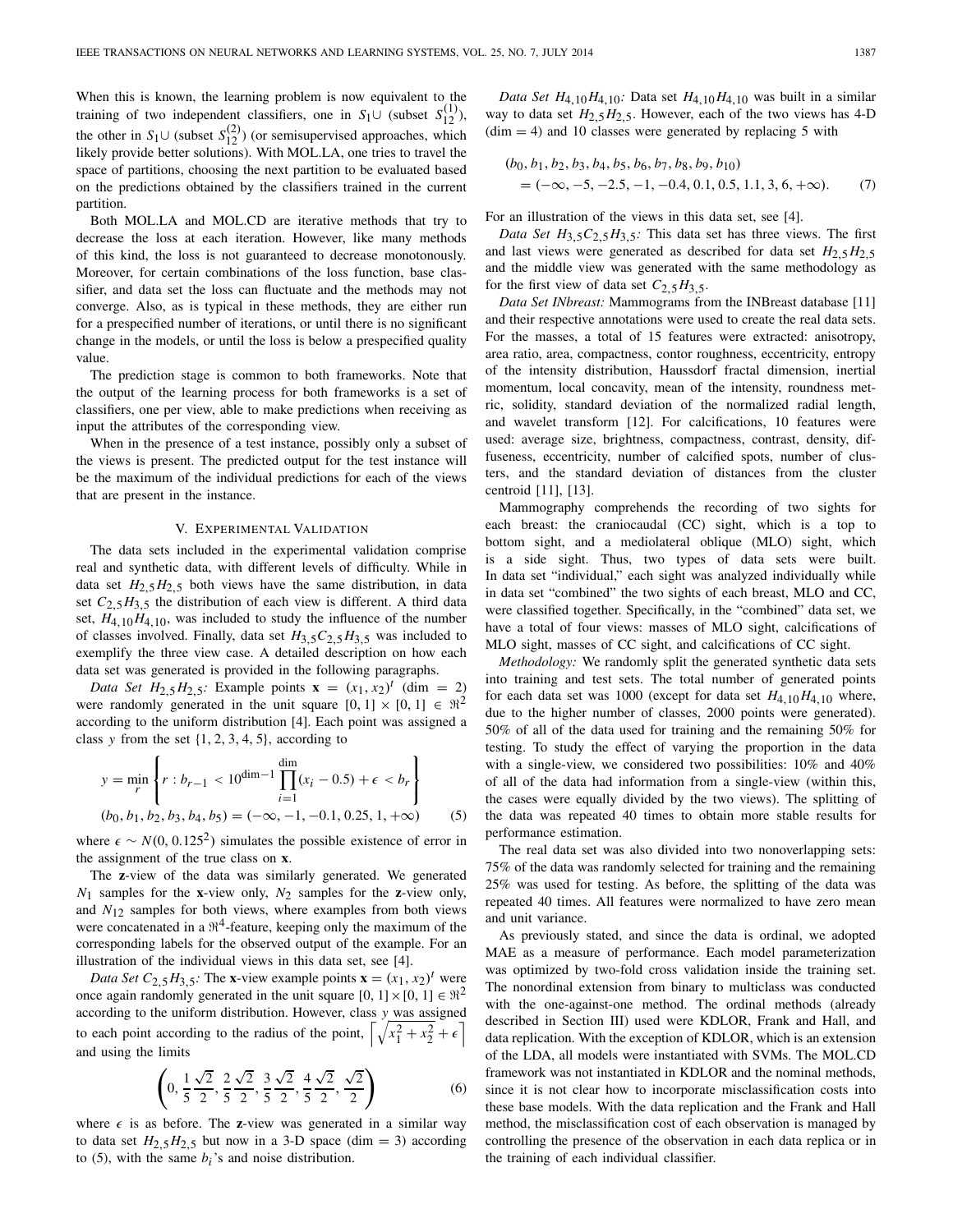|            | Dataset                 | Standard | Tri      | MOL.LA      |              |            |                  | MOL.CD     |                  |
|------------|-------------------------|----------|----------|-------------|--------------|------------|------------------|------------|------------------|
|            |                         | Model    | Training | Non-ordinal | <b>KDLOR</b> | Frank&Hall | Data Replication | Frank&Hall | Data Replication |
|            | $H_{2.5}H_{2.5}$        | 0.372    | 0.908    | 0.206       | 0.186        | 0.196      | 0.191            | 0.193      | 0.189            |
| 10%        | $C_{2,5}H_{3,5}$        | 0.599    | 0.953    | 0.297       | 0.220        | 0.225      | 0.229            | 0.193      | 0.166            |
|            | $H_{4,10}H_{4,10}$      | 2.267    | 2.316    | 1.233       | 0.601        | 0.565      | 0.571            | 0.581      | 0.592            |
|            | $H_{3,5}C_{2,5}H_{3,5}$ | 0.738    | 1.237    | 1.023       | 0.740        | 0.769      | 0.775            | 0.701      | 0.721            |
|            | $H_{2,5}H_{2,5}$        | 0.205    | 0.366    | 0.193       | 0.183        | 0.188      | 0.183            | 0.185      | 0.181            |
| 40%        | $C_{2,5}H_{3,5}$        | 0.261    | 0.633    | 0.252       | 0.254        | 0.199      | 0.208            | 0.179      | 0.163            |
|            | $H_{4,10}H_{4,10}$      | 0.908    | 2.085    | 1.015       | 0.590        | 0.545      | 0.563            | 0.550      | 0.570            |
|            | $H_{3,5}C_{2,5}H_{3,5}$ | 0.246    | 1.082    | 0.555       | 0.401        | 0.398      | 0.367            | 0.400      | 0.393            |
| individual | <b>INbreast</b>         | 0.372    | 0.413    | 0.282       | 0.576        | 0.270      | 0.268            | 0.257      | 0.259            |
| combined   | <b>INbreast</b>         | 0.227    | 0.401    | 0.216       | 0.577        | 0.210      | 0.255            | 0.196      | 0.218            |

TABLE I MAE FOR THE SYNTHETIC AND REAL DATA SETS

For comparison purposes, both a standard multiclass method [1] and tri-training [9] were included in the experiments. In the standard multiclass, for the two-view example, the subset  $S_{12}$  is ignored while two models are derived, one for each view. In the test phase, the maximum predicted by the two classifiers is taken as the final prediction. A similar technique is used for the cases with more views. Four standard multiclass models were tested, one-against-one SVMs, KDLOR, Frank and Hall, and data replication. Only the best results (namely data replication) are presented.

Throughout this paper, we speak of two results as being "significantly different" if the difference is statistically significant at the 1% level according to a paired two-sided t-test, where each pair of data points consists of the estimates obtained in one of the 40 runs of the two learning schemes being compared.

# *A. Results*

Table I summarizes the results (MAE) for the real and synthetic data sets.

The statistical significance analysis yielded the following results.

- 1) In all experiments, there was at least one instantiation with a base ordinal classifier of MOL.LA or MOL.CD that was statistically better than the two conventional methods and the nonordinal instantiation of MOL.LA.
- 2) In eight experiments (out of 10), tri-training was statistically worse than all the other models; in the other two experiments, it was statistically worse than all except MOL.LA instantiated with KDLOR.
- 3) In six experiments, Standard Model was statistically worse than all the MOL.LA and MOL.CD instantiations; in all the eight experiments with synthetic data, standard model was statistically worse than all the MOL.LA and MOL.CD instantiations with ordinal methods; in the two experiments with INbreast, it was statistically worse than all except MOL.LA instantiated with KDLOR.
- 4) Frank and Hall and data replication in MOL.CD were statistically better than the corresponding MOL.LA instantiation in four experiments; in the other six experiments there was no statistical difference.
- 5) MOL.LA with KDLOR was statistically worst than the corresponding MOL.LA instantiation with Frank and Hall (and the data replication) in three experiments; in the other seven experiments there was no statistical difference.
- 6) There is no method simultaneously statistically better than all the Frank and Hall and data replication instantiations, for any data set.

Several aspects are worth noting. A first observation is that both MOL.LA and MOL.CD techniques are better than standard methods. A legitimate conclusion is that, in a specific application scenario, it is enough to test and compare MOL.LA and MOL.CD instantiated with ordinal methods since there is always an instantiation superior to the other models. This conclusion reinforces our initial results (without significance analysis) on the advantage of models specific for this new learning problem [1]. Moreover, the results also support the use of models for ordinal data inside the proposed framework.

The recently proposed KDLOR behaves worse than both Frank and Hall and data replication. We point out that KDLOR is based on LDA while the Frank and Hall and data replication use SVMs. A formal study comparing KDLOR with the Frank and Hall and the data replication ideas by mapping the last two onto LDA is made elsewhere [14].

When comparing the two methodologies proposed in this brief, MOL.LA and MOL.CD, we observe that MOL.CD behaves better for some data sets, in particular for the real data set and for the synthetic data set  $C_{2,5}H_{3,5}$ . This performance advantage is counterbalanced by the increase in the time to design the models. Note that while with MOL.LA each observation is used to update one and only one of the models; with MOL.CD every observation is used by every model (albeit with different costs), which allows MOL.CD to do a better usage of the data.

For synthetic data, the increase in the number of views has a negative effect on accuracy. This is an expected outcome since we possess less information. For example, in *S*123 the available label corresponds to the maximum of three views whereas before it was the maximum of only two views.

In the experiments with real data, the inclusion of the two sights leads to an improvement in the accuracy. While this seems to contradict the results in the synthetic data set, in the real data set the views are correlated (which breaks the initial assumption). Recall that the four views are: 1) masses of MLO sight; 2) calcifications of MLO sight; 3) masses of CC sight; and 4) calcifications of CC sight.<sup>1</sup> This means that 1) and 3) correspond to the same location in the breast and thus they share the same label [similarly for 2) and 4)]. In this way, the label for each sample is the maximum of only two labels and not of four individual labels.

Concerning the performance, we first to point out that all the algorithms were implemented in MATLAB and no attempt was made to optimize the running times. Having this in mind, the fastest algorithms are the standard ones (tri-training and standard model), followed by MOL.LA; MOL.CD was the slowest methodology. Moreover, data replication implementation is slower than the corresponding Frank and Hall. When using these methodologies in practice, the trade-off between accuracy and performance must be considered.

1For each sample, each view may or may not be present.